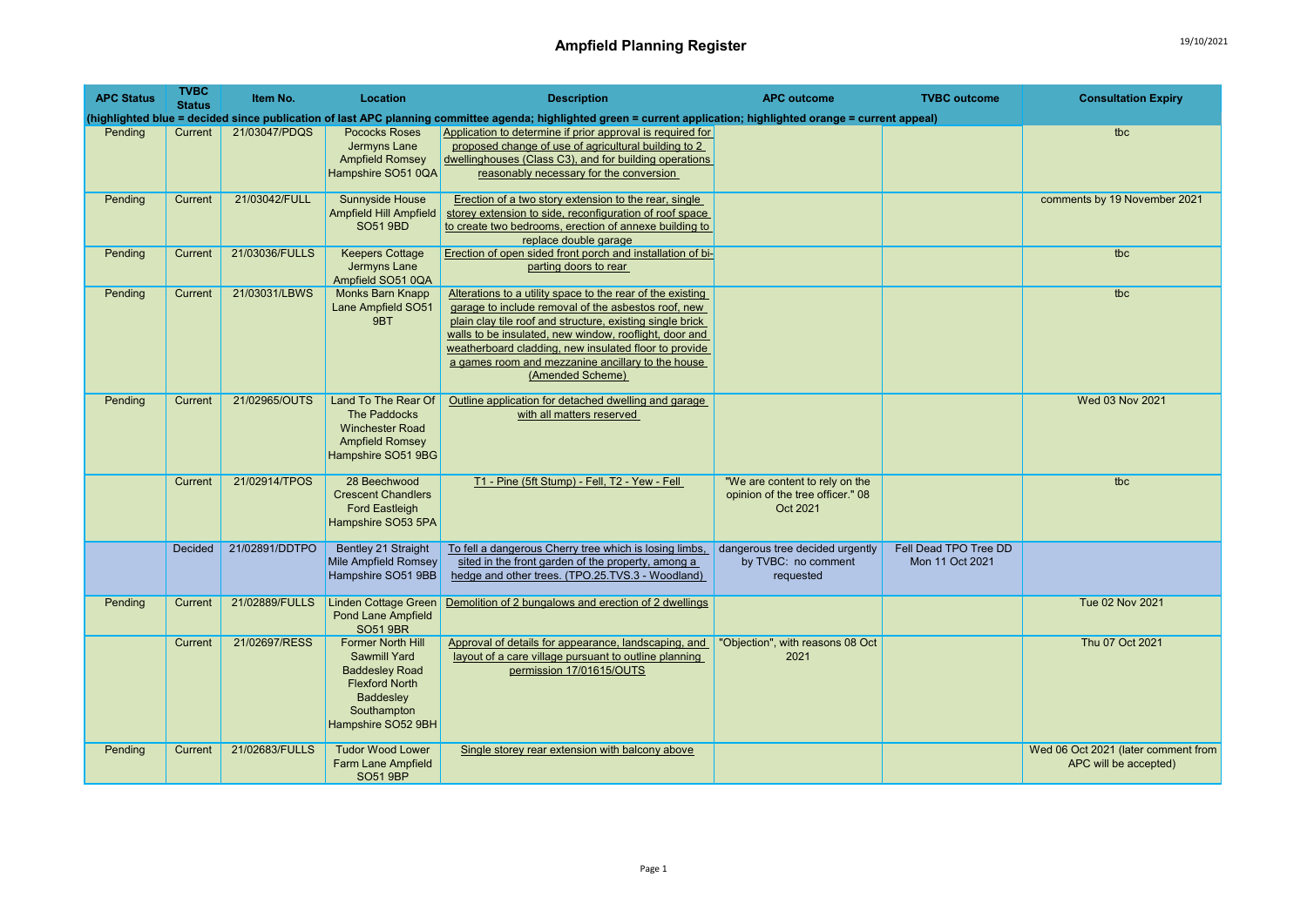## Ampfield Planning Register **19/10/2021**

| <b>APC Status</b> | <b>TVBC</b><br><b>Status</b> | Item No.       | Location                                                                                                                                            | <b>Description</b>                                                                                                                                                                                                                                                                                                                            | <b>APC outcome</b>                                                             | <b>TVBC</b> outcome                                                  | <b>Consultation Expiry</b>                                   |
|-------------------|------------------------------|----------------|-----------------------------------------------------------------------------------------------------------------------------------------------------|-----------------------------------------------------------------------------------------------------------------------------------------------------------------------------------------------------------------------------------------------------------------------------------------------------------------------------------------------|--------------------------------------------------------------------------------|----------------------------------------------------------------------|--------------------------------------------------------------|
|                   | Current                      | 21/02555/FULLS | <b>Former North Hill</b><br><b>Sawmill Yard</b><br><b>Baddesley Road</b><br><b>Flexford North</b><br>Baddesley<br>Southampton<br>Hampshire SO52 9BH | Change of use of the land to accommodate the<br>erection of a marketing suite in connection with the<br>redevelopment of the site to provide a care village<br>under permission ref. 17/01615/OUTS, including<br>associated vehicular access, parking and landscaping,<br>for a temporary period of 3 years from the date of<br>determination | "No objection" with comment 06<br>Sept 2021                                    |                                                                      |                                                              |
|                   | Decided                      | 21/02431/TREES | Knapp Hill Cottage<br>170 Knapp Lane<br>Ampfield Romsey<br>Hampshire SO51 9BT                                                                       | T1 - Copper Beech - Reduce height and diameter of<br>canopy by up to 3 metres                                                                                                                                                                                                                                                                 | "We are content to rely on the<br>opinion of the tree officer" 06<br>Sept 2021 | NO OBJECTION Fri 24<br>Sep 2021                                      | Wed 08 Sep 2021                                              |
|                   | <b>Decided</b>               | 21/02429/FULLS | <b>Grosvenor House</b><br>Ampfield Hill Ampfield<br><b>SO51 9BD</b>                                                                                 | Two storey rear extension and single storey rear<br>extension with balcony above (Amended scheme) and<br>erection of 2 bay oak framed detached garage                                                                                                                                                                                         | "No objection" 06 Sept 2021                                                    | PERMISSION subject to<br>conditions & notes Mon 04<br>Oct 2021       | Wed 08 Sep 2021                                              |
|                   | Decided                      | 21/02416/TPOS  | The Taj 2 Hook<br><b>Crescent Ampfield</b><br>SO51 9DE                                                                                              | T1 - Oak: Crown lift to 6m and reduce by 3.5m T2 -<br>Oak: Reduce by 3.5m in height and spread TG3 -<br>Silver birch group x 2: fell                                                                                                                                                                                                          | "We are content to rely on the<br>opinion of the tree officer" 06<br>Sept 2021 | CONSENT subject to<br>conditions and notes Mon<br>18 Oct 2021        | Mon 06 Sep 2021                                              |
|                   | Decided                      | 21/02397/FULLS | 36 Beechwood Close<br><b>Chandlers Ford SO53</b><br>5PB                                                                                             | Erection of garden room                                                                                                                                                                                                                                                                                                                       | "No objection" 06 Sept 2021                                                    | PERMISSION subject to<br>conditions & notes Mon 04<br>Oct 2021       | Thu 02 Sep 2021 (later comment from<br>APC will be accepted) |
|                   | Decided                      | 21/02341/LBWS  | <b>Kingfisher House</b><br>Knapp Lane Ampfield<br><b>SO51 9BT</b>                                                                                   | Remove chimney, create door on front elevation, install<br>electric vehicle charging point, and air source heat<br>pump with fencing, and minor alterations to layout of<br>previously approved internal walls                                                                                                                                | "No objection" 06 Sept 2021                                                    | <b>CONSENT</b> subject to<br>conditions and notes Mon<br>11 Oct 2021 | Fri 10 Sep 2021                                              |
|                   | Decided                      | 21/02340/FULLS | Kingfisher House<br>Knapp Lane Ampfield<br><b>SO51 9BT</b>                                                                                          | Remove chimney, create door on front elevation, install<br>electric vehicle charging point, and air source heat<br>pump with fencing, and minor alterations to layout of<br>previously approved internal walls                                                                                                                                | "No objection" 06 Sept 2021                                                    | PERMISSION subject to<br>conditions & notes Mon 11<br>Oct 2021       | Fri 10 Sep 2021                                              |
|                   | Decided                      | 21/02275/TPOS  | <b>Woodlands Straight</b><br>Mile Ampfield Romsey<br>Hampshire SO51 9BA                                                                             | T1 - Woodland Beech - Fell                                                                                                                                                                                                                                                                                                                    | "We are content to rely on the<br>opinion of the tree officer" 06<br>Sept 2021 | CONSENT subject to<br>conditions and notes Fri 24<br>Sep 2021        | Mon 23 Aug 2021                                              |
|                   | Decided                      | 21/02258/TPOS  | Oakwood House, 24<br>Straight Mile,<br>Ampfield, AMPFIELD                                                                                           | G1- conifers- reduce height to level with ridge line of<br>property T2 and T3- conifers- Reduce height down to<br>5m and trim to maintain as hedge                                                                                                                                                                                            | "We are content to rely on the<br>opinion of the tree officer" 02<br>Aug 2021  | CONSENT subject to<br>conditions and notes Fri 24<br>Sep 2021        |                                                              |
|                   | Decided                      | 21/02197/CLES  | Barnaby Chiari<br>Antiquarian Books Ltd<br>The Barn The Old<br>Farmhouse Ampfield<br>Hill Ampfield, SO51<br>9BD                                     | Certificate of lawful existing use for office use within<br>Class E (Formerly Class B1(a)                                                                                                                                                                                                                                                     | "No Objection" 02 Aug 2021                                                     | <b>ISSUE CERTIFICATE Thu</b><br>16 Sep 2021                          |                                                              |
|                   | Decided                      | 21/02193/DDTPO | 31 Hocombe Wood<br>Road Chandlers Ford<br>Eastleigh Hampshire<br>SO53 5PN                                                                           | To fell a dead Silver Birch tree sited in the rear garden<br>adjacent to the left hand fence (TPO.TVBC.0687)                                                                                                                                                                                                                                  | n/a                                                                            | Fell Dead TPO Tree DD<br>Tue 27 Jul 2021                             | Tue 27 Jul 2021                                              |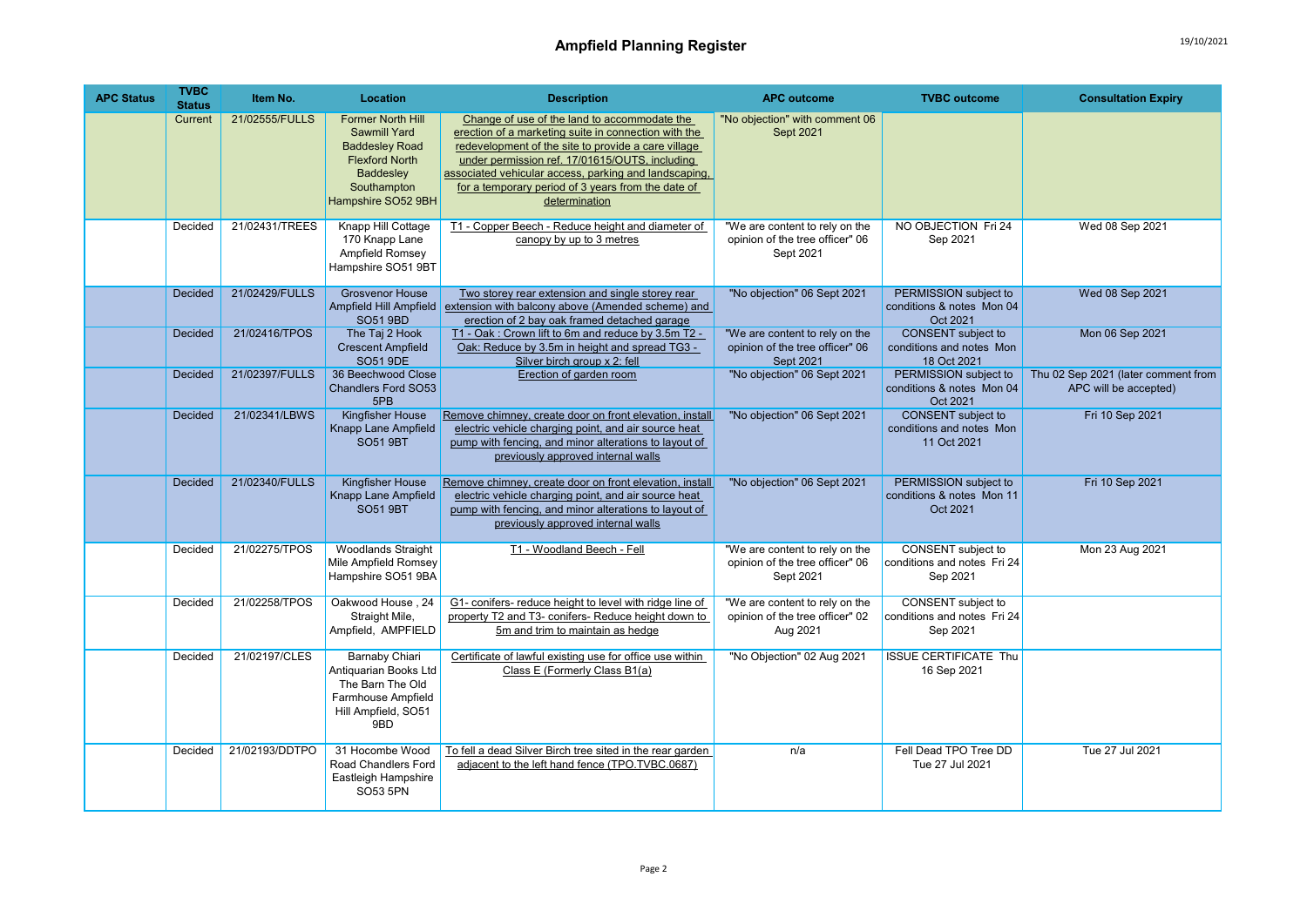| <b>APC Status</b> | <b>TVBC</b><br><b>Status</b> | Item No.       | Location                                                                                                     | <b>Description</b>                                                                                                                                                                                                                                                                                                                                                                                                                                                               | <b>APC outcome</b>                            | <b>TVBC</b> outcome                                             | <b>Consultation Expiry</b>                                        |
|-------------------|------------------------------|----------------|--------------------------------------------------------------------------------------------------------------|----------------------------------------------------------------------------------------------------------------------------------------------------------------------------------------------------------------------------------------------------------------------------------------------------------------------------------------------------------------------------------------------------------------------------------------------------------------------------------|-----------------------------------------------|-----------------------------------------------------------------|-------------------------------------------------------------------|
|                   | Decided                      | 21/02126/FULLS | 4 The Stables<br>Ampfield Hill Ampfield<br>Romsey Hampshire<br>SO51 9BD                                      | Construction of car port                                                                                                                                                                                                                                                                                                                                                                                                                                                         | "No Objection" 02 Aug 2021                    | PERMISSION subject to<br>conditions & notes Mon 06<br>Sep 2021  | Mon 09 Aug 2021                                                   |
|                   | Decided                      | 21/02076/FULLS | Monks Barn Knapp<br>Lane Ampfield SO51<br>9BT                                                                | Relocate an oil tank and provision of new external oil-<br>fired boiler                                                                                                                                                                                                                                                                                                                                                                                                          | "No Objection" 02 Aug 2021                    | PERMISSION subject to<br>conditions & notes Thu 14<br>Oct 2021  |                                                                   |
|                   | Decided                      | 21/02072/FULLS | 30 Baddesley Road<br>Chandlers Ford SO53<br>5NG                                                              | Detached garage and entrance porch                                                                                                                                                                                                                                                                                                                                                                                                                                               | "No Objection" 02 Aug 2021                    | PERMISSION subject to<br>conditions & notes Mon 06<br>Sep 2021  | Mon 02 Aug 2021 (TVBC have agreed<br>to receive comment on 3 Aug) |
|                   | Decided                      | 21/02054/FULLS | 5 Green Pond Lane<br>Ampfield Romsey<br>Hampshire SO51 9BS                                                   | Single storey rear extension                                                                                                                                                                                                                                                                                                                                                                                                                                                     | "No Objection" 02 Aug 2021                    | PERMISSION subject to<br>conditions & notes Wed 01<br>Sep 2021  | 44414                                                             |
|                   | Decided                      | 21/02036/FULLS | 36 Hocombe Wood<br>Road Chandlers Ford<br>SO53 5PP                                                           | Two storey side extension including removal of the<br>existing conservatory                                                                                                                                                                                                                                                                                                                                                                                                      | "No objection" 02 Aug 2021                    | PERMISSION subject to<br>conditions & notes. Wed 25<br>Aug 2021 | Wed 04 Aug 2021                                                   |
|                   | Decided                      | 21/01995/FULLS | 1 The Stables<br>Ampfield Hill Ampfield<br>SO51 9BD                                                          | Erect detached car port (Part Retrospective)                                                                                                                                                                                                                                                                                                                                                                                                                                     | "No objection" with comment 02<br>August 2021 | PERMISSION subject to<br>conditions & notes Tue 31<br>Aug 2021  | Fri 30 Jul 2021 (TVBC have agreed to<br>receive comment on 3 Aug) |
|                   | Decided                      | 21/01956/VARS  | Kingfisher House<br>Knapp Lane SO51<br>9BT                                                                   | Vary condition 2 (Approved plans) of 20/02312/VARS<br>(Erection of single-storey rear extension to provide)<br>extended living accommodation; change roof type of<br>existing single-storey rear extension to match<br>proposed extension and provision of vaulted roof over<br>proposed Kitchen/Dining Room) (Amended scheme)<br>by replacing approved elevations and floor plans,<br>BS01 SK04 (revision R) with amended elevations and<br>floor plans, BS01 SK04 (revision W) | "No objection" 05 July 2021                   | REFUSE. Tue 24 Aug<br>2021                                      | Thu 22 Jul 2021                                                   |
|                   | Decided                      | 21/01968/DDTPO | Tall Chimneys 10<br><b>Baddesley Road</b><br><b>Chandlers Ford</b><br>Eastleigh Hampshire<br><b>SO53 5NG</b> | To fell a dangerous Beech tree sited at the front<br>access to the property, alongside a road and close to<br>overhanging cables. (TPO.TVBC.0694)                                                                                                                                                                                                                                                                                                                                | n/a                                           | Fell Dangerous TPO Tree<br>DD Wed 30 Jun 2021                   | Sun 04 Jul 2021                                                   |
|                   | Decided                      | 21/01946/FULLS | Woodlands Woodlea<br>Way Ampfield SO51<br>9BZ.                                                               | Two Storey side extension                                                                                                                                                                                                                                                                                                                                                                                                                                                        | No objection 05 July 2021                     | PERMISSION subject to<br>conditions & notes Thu 12<br>Aug 2021  | Fri 23 Jul 2021                                                   |
|                   | Decided                      | 21/01918/DDTPO | Bentley 21 Straight<br>Mile Ampfield Romsey<br>Hampshire SO51 9BB                                            | To fell a dangerous Ash tree sited in the back right of<br>the rear garden. (TPO.25.TVS.3 - woodland)                                                                                                                                                                                                                                                                                                                                                                            | n/a                                           | Fell Dead TPO Woodland<br>DD Mon 28 Jun 2021                    |                                                                   |
|                   | Decided                      | 21/01903/DDTPO | Bentley 21 Straight<br>Mile Ampfield Romsey<br>Hampshire SO51 9BB                                            | To fell 3 dead Birch trees and 1 dead Hazel tree, sited<br>behind an outbuilding towards the rear of the property,<br>on the left hand side. (TPO.25.TVS.3 - woodland)                                                                                                                                                                                                                                                                                                           | n/a                                           | Fell Dead TPO Woodland<br>DD Thu 24 Jun 2021                    |                                                                   |
|                   | Decided                      | 21/01840/FULLS | Forty Winks 169<br>Knapp Lane Ampfield<br><b>SO51 9BT</b>                                                    | Replacing open, flat roofed lean-to with enclosed,<br>pitched roof shed incorporating wc                                                                                                                                                                                                                                                                                                                                                                                         | "No objection" 05 July 2021                   | PERMISSION subject to<br>conditions & notes Wed 28<br>Jul 2021  | Tue 13 Jul 2021                                                   |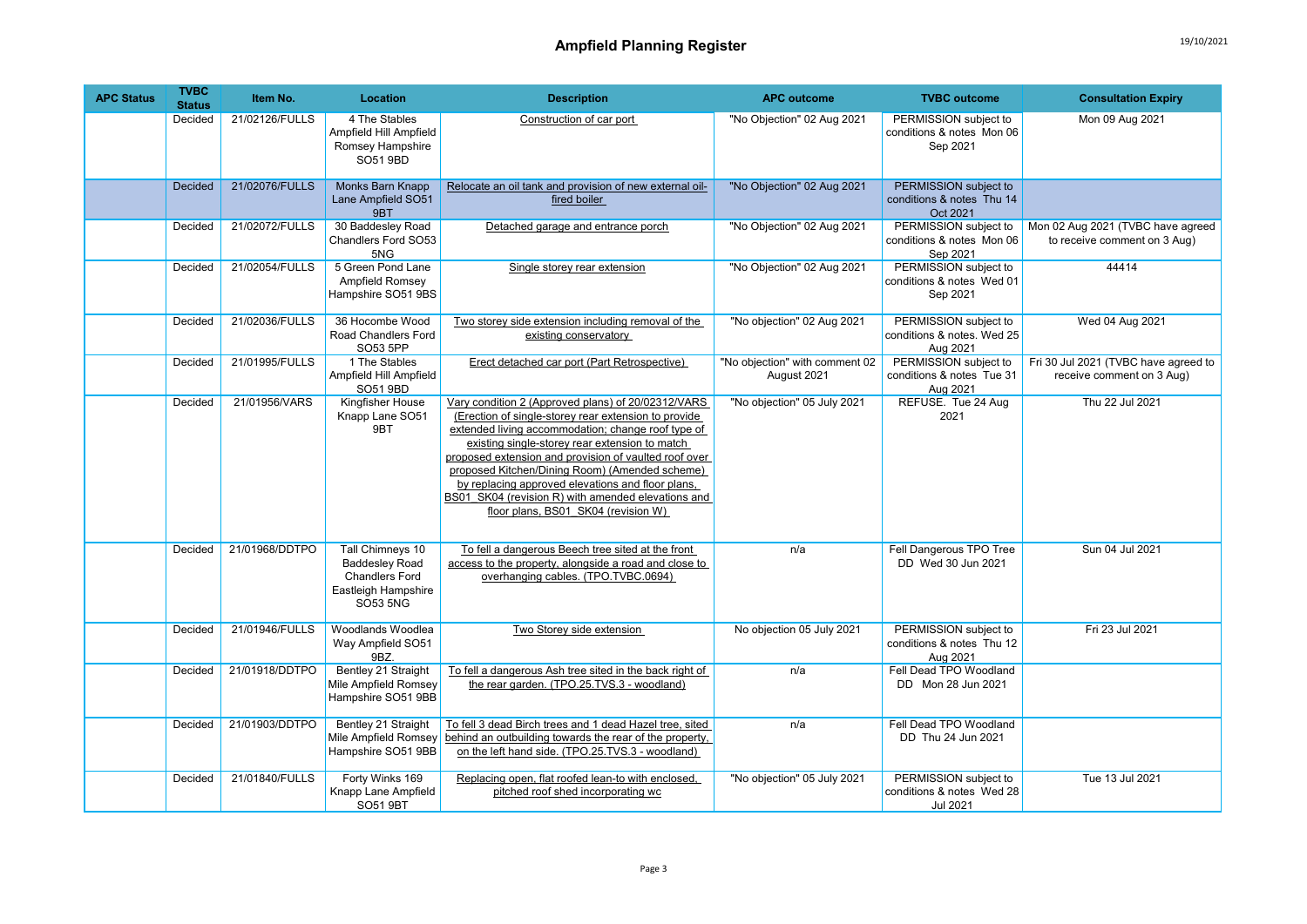| <b>APC Status</b> | <b>TVBC</b><br><b>Status</b> | Item No.       | Location                                                                      | <b>Description</b>                                                                                                                                                                                                                                                 | <b>APC outcome</b>                                                                     | <b>TVBC</b> outcome                                                  | <b>Consultation Expiry</b> |
|-------------------|------------------------------|----------------|-------------------------------------------------------------------------------|--------------------------------------------------------------------------------------------------------------------------------------------------------------------------------------------------------------------------------------------------------------------|----------------------------------------------------------------------------------------|----------------------------------------------------------------------|----------------------------|
|                   | Decided                      | 21/01788/FULLS | 308 Hursley Road<br><b>Chandlers Ford</b><br>Eastleigh Hampshire<br>SO53 5PF  | Revised carport design from approved plans on<br>application 14/00805/FULLS                                                                                                                                                                                        | No objection 05 July 2021                                                              | PERMISSION subject to<br>conditions & notes, Wed<br>28 Jul 2021      | Thu 08 Jul 2021            |
|                   | Decided                      | 21/01783/FULLS | 41 Hook Road<br>Ampfield SO51 9DB                                             | Two storey rear extension and addition of first floor to<br>existing bungalow to form re-configured living<br>accommodation with two additional bedrooms including<br>construction of replacement outbuilding                                                      | No objection 05 July 2021                                                              | PERMISSION subject to<br>conditions & notes Wed 15<br>Sep 2021       | Thu 08 Jul 2021            |
|                   | Decided                      | 21/01780/VARS  | Amberwood Jermyns<br>Lane Ampfield<br>Romsey Hampshire<br>SO510QA             | Vary Condition 3 of 20/02969/FULLS (Single storey<br>front and rear extensions to provide extended living<br>accommodation) to use a different external material for<br>the rear extension, vertical timber cladding to the rear<br>extension instead of brickwork | No objection 05 July 2021                                                              | PERMISSION subject to<br>conditions & notes Thu 05<br>Aug 2021       | Mon 05 Jul 2021            |
|                   | Decided                      | 21/01774/TPOS  | 36 Straight Mile<br>Ampfield SO51 9BB                                         | T1 Beech - Fell                                                                                                                                                                                                                                                    | "We are content to rely on the<br>opinion of the tree officer. "05<br><b>July 2021</b> | CONSENT subject to<br>conditions and notes Mon<br>09 Aug 2021        | Mon 05 Jul 2021            |
|                   | Decided                      | 21/01667/DDTPO | 11 Hook Road<br>Ampfield Romsey<br>Hampshire SO51 9DB                         | To fell a dead Silver Birch tree sited to the right hand<br>side of the rear garden, close to the fenceline and<br>adjacent property. (TPO.TVBC.682)                                                                                                               | n/a                                                                                    | Fell Dead TPO Tree DD Fri<br>04 Jun 2021                             |                            |
|                   | Decided                      | 21/01613/FULLS | <b>Woodcote Pound</b><br>Lane Ampfield<br>Romsey Hampshire<br><b>SO51 9BP</b> | Extensions and adaptations to re-configure and extend "Objection" (with reasons) 07 Jun<br>the existing ground floor/living accommodation and<br>provide additional bedrooms                                                                                       | 2021                                                                                   | PERMISSION subject to<br>conditions & notes Thu 14<br>Oct 2021       | tbc                        |
|                   | Decided                      | 21/01482/FULLS | Abbey Wood 27<br><b>Straight Mile Ampfield</b><br>Romsey Hampshire<br>SO519BB | Erection of two storey porch/entrance hall, two storey<br>rear extension, single storey rear extension with<br>balcony over and replacement dormer                                                                                                                 | "No Objection" 07 Jun 2021                                                             | PERMISSION subject to<br>conditions & notes Mon 16<br>Aug 2021       | Wed 09 Jun 2021            |
|                   | Decided                      | 21/01470/CLES  | Redburn Farm Green<br>Pond Lane Ampfield<br>SO51 9BR                          | Application for certificate of lawfulness for existing use "Objection" (with reasons) 07 Jun WITHDRAWN Mon 23 Aug<br>of land as domestic garden                                                                                                                    | 2021                                                                                   | 2021                                                                 | Mon 07 Jun 2021            |
|                   | Decided                      | 21/01395/DDTPO | <b>Treems Straight Mile</b><br>Ampfield Romsey<br>Hampshire SO51 9BA          | To fell a previously damaged Birch tree which is<br>leaning dangerously over the garage, towards the main<br>property. (TPO.25.TVS.3)                                                                                                                              | n/a                                                                                    | Fell Dangerous TPO<br>Woodland DD Tue 11 May<br>2021                 |                            |
|                   | Decided                      | 21/01406/TPOS  | 6 Hook Water Road<br>Chandlers Ford SO53<br>5PR                               | T1 - Silver Birch - Fell T2 - Sitka Spruce - Fell                                                                                                                                                                                                                  | "We are content to rely on the<br>opinion of the tree officer" 12<br>May 2021          | PART CONSENT/PART<br>REFUSAL Tue 06 Jul 2021                         | 03/06/2021                 |
|                   | Decided                      | 21/01392/TPOS  | 28 Beechwood Close<br>Chandlers Ford SO53<br>5PB                              | Ash Tree (T1) - Reduce Ash tree limbs over extending<br>out of Conifer on both sides                                                                                                                                                                               | "We are content to rely on the<br>opinion of the tree officer"12 May<br>2021           | <b>CONSENT</b> subject to<br>conditions and notes Tue<br>06 Jul 2021 | 03/06/2021                 |
|                   | Decided                      | 21/01282/FULLS | <b>Bracken Lodge</b><br>Winchester Road<br>Ampfield SO51 9BU                  | Two storey extension                                                                                                                                                                                                                                               | Comment: "no objection" 12 May<br>2021                                                 | PERMISSION subject to<br>conditions & notes Fri 25<br>Jun 2021       | Thu 20 May 2021            |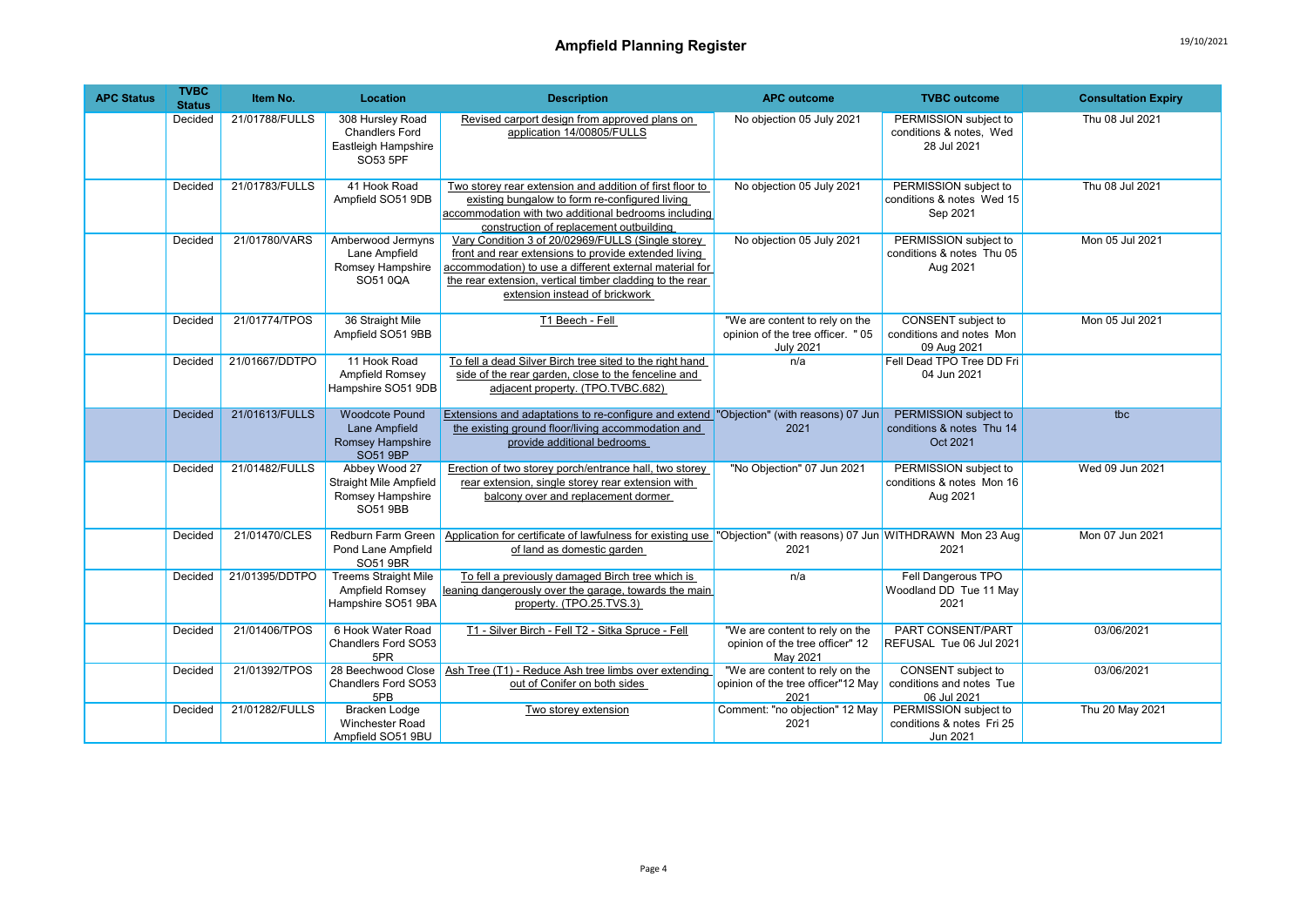| <b>APC Status</b> | <b>TVBC</b><br><b>Status</b> | Item No.       | Location                                                                               | <b>Description</b>                                                                                                                                                                                                | <b>APC outcome</b>                                                                                                                                                                                                                           | <b>TVBC</b> outcome                                                  | <b>Consultation Expiry</b> |
|-------------------|------------------------------|----------------|----------------------------------------------------------------------------------------|-------------------------------------------------------------------------------------------------------------------------------------------------------------------------------------------------------------------|----------------------------------------------------------------------------------------------------------------------------------------------------------------------------------------------------------------------------------------------|----------------------------------------------------------------------|----------------------------|
|                   | Decided                      | 21/01230/PDQS  | Pococks Roses<br>Jermyns Lane<br>Ampfield Romsey<br>Hampshire SO51 0QA                 | Change of use of agricultural buildings to 2<br>dwellinghouses (Class C3), and for building operations<br>reasonably necessary for the conversion                                                                 | Comment: "We are commenting<br>within the constraints of the<br>application, which does not<br>enable us to comment on the<br>feasibility of converting the<br>existing buildings given their<br>construction and condition." 12<br>May 2021 | WITHDRAWN                                                            | Wed 19 May 2021            |
|                   | Decided                      | 21/01183/FULLS | The Oaks 19 Straight<br>Mile Ampfield SO51<br>9BB                                      | Construction of car port with store over                                                                                                                                                                          | Comment: "no objection" 26 Apr<br>2021                                                                                                                                                                                                       | PERMISSION subject to<br>conditions & notes Mon 07<br>Jun 2021       | Thu 13 May 2021            |
|                   | Decided                      | 21/01172/FULLS | 324 Hursley Road<br>Chandler's Ford SO53<br>5PH                                        | Two storey side extensions, single storey rear<br>extension and new porch                                                                                                                                         | Comment: "no objection" 26 Apr<br>2021                                                                                                                                                                                                       | <b>WITHDRAWN</b>                                                     | Sun 16 May 2021            |
|                   | Decided                      | 21/01168/DDCA  | <b>Churchfield House</b><br>Knapp Lane Ampfield<br>Romsey Hampshire<br><b>SO51 9BT</b> | Removal of a dangerous Ash tree which has Ash<br>dieback. Located at the back of rear garden, listing at a<br>dangerous angle and threatening to collapse                                                         | Not applicable                                                                                                                                                                                                                               | Fell Dangerous CA Tree<br>DD Fri 23 Apr 2021                         | not applicable             |
|                   | Decided                      | 21/01158/FULLS | 3 The Paddocks<br>Winchester Road<br>Ampfield SO51 9BG                                 | Removal of greenhouse, extension of concrete base<br>and erection of replacement greenhouse within 2m of<br>site boundarv                                                                                         | Comment: "no objection" 26 Apr<br>2021                                                                                                                                                                                                       | PERMISSION subject to<br>conditions & notes Mon 14<br>Jun 2021       |                            |
|                   | Decided                      | 21/01131/FULLS | Woodlands 31<br>Beechwood Crescent<br>Chandlers Ford SO53<br>5PE                       | Erection of a single storey rear extension to form family Comment: "no objection" 26 Apr<br>room, utility and boot room and first floor side<br>extension above garage to form dressing room to<br>master bedroom | 2021                                                                                                                                                                                                                                         | PERMISSION subject to<br>conditions & notes Thu 10<br>Jun 2021       | not available              |
|                   | Decided                      | 21/01122/TPOS  | Lakeside Straight Mile<br>Ampfield SO51 9BA                                            | T1, T2 Birch - Reduce over property by up to 3m, T3<br>Oak - Reduce mid and upper crown by up to 3m and<br>remove major deadwood                                                                                  | "We are content to rely on the<br>opinion of the tree officer" 26 Apr<br>2021                                                                                                                                                                | <b>CONSENT</b> subject to<br>conditions and notes Tue<br>08 Jun 2021 | Fri 07 May 2021            |
|                   | Decided                      | 21/01035/FULLS | <b>Churchfield House</b><br>Knapp Lane Ampfield<br>SO51 9BT                            | Construct a studio in the rear garden for exercise and<br>leisure                                                                                                                                                 | Comment: "no objection" 26 Apr<br>2021                                                                                                                                                                                                       | PERMISSION subject to<br>conditions & notes Wed 02<br>Jun 2021       | Fri 30 Apr 2021            |
|                   | Decided                      | 21/00882/TPOS  | 306 Hursley Road<br>Chandler's Ford SO53<br>5PF                                        | Oak (T1) - Crownlift to 5.2m over the highway and<br>drive                                                                                                                                                        | "We are content to rely on the<br>opinion of the tree officer" 29 Mar<br>2021                                                                                                                                                                | CONSENT subject to<br>conditions and notes<br>Fri 30 Apr 2021        | Tue 13 Apr 2021            |
|                   | Decided                      | 21/00858/TPOS  | Woodlands 56<br><b>Beechwood Close</b><br>Chandlers Ford SO53                          | Tree works as per schedule received                                                                                                                                                                               | "We are content to rely on the<br>opinion of the tree officer" 29 Mar<br>2021                                                                                                                                                                | CONSENT subject to<br>conditions and notes 17<br>May 2021            | Mon 12 Apr 2021            |
|                   | Decided                      | 21/00704/VARS  | 12 Beechwood<br><b>Crescent Chandlers</b><br>Ford Eastleigh                            | Vary condition 02 of 19/02114/FULLS (First floor<br>extension to provide 2 additional ensuite bedrooms;<br>single storey side/rear extensions to provide extended                                                 | "No objection" 29 Mar 2021                                                                                                                                                                                                                   | PERMISSION subject to<br>conditions & notes; Fri 09<br>Apr 2021      | Wed 31 Mar 2021            |
|                   | Decided                      | 21/00703/CLPS  | Churchfield House<br>Knapp Lane Ampfield<br>SO51 9BT                                   | Application for a Lawful Development Certificate for a<br>Proposed - Erection of detached garden studio room<br>built on concrete hard standing base 2m away from the                                             | "Objection", with reasons 29 Mar<br>2021                                                                                                                                                                                                     | WITHDRAWN; Fri 09 Apr<br>2021                                        | Tue 30 Mar 2021            |
|                   | Decided                      | 21/00688/TPOS  | 33 Beechwood<br><b>Crescent Chandlers</b><br>Ford SO53 5PE                             | G16 - Beech tree - Prune over-hanging branches back<br>by 2m to suitable growth points, G15 - Oak tree -<br>remove low branch over lawn, T57 - Oak tree - reduce                                                  | "We are content to rely on the<br>opinion of the tree officer" 29 Mar<br>2021                                                                                                                                                                | <b>CONSENT</b> subject to<br>conditions and notes Mon<br>26 Apr 2021 | Mon 29 Mar 2021            |
|                   | Decided                      | 21/00658/TPOS  | Woodsgift Woodlea<br>Way Ampfield SO51<br>9DA                                          | T1 - Holly (Located in woodland) - Prune back all<br>overhanging branches back to the boundary                                                                                                                    | "We are content to rely on the<br>opinion of the tree officer" 29 Mar<br>2021                                                                                                                                                                | CONSENT subject to<br>notes; Fri 26 Mar 2021                         | Wed 24 Mar 2021            |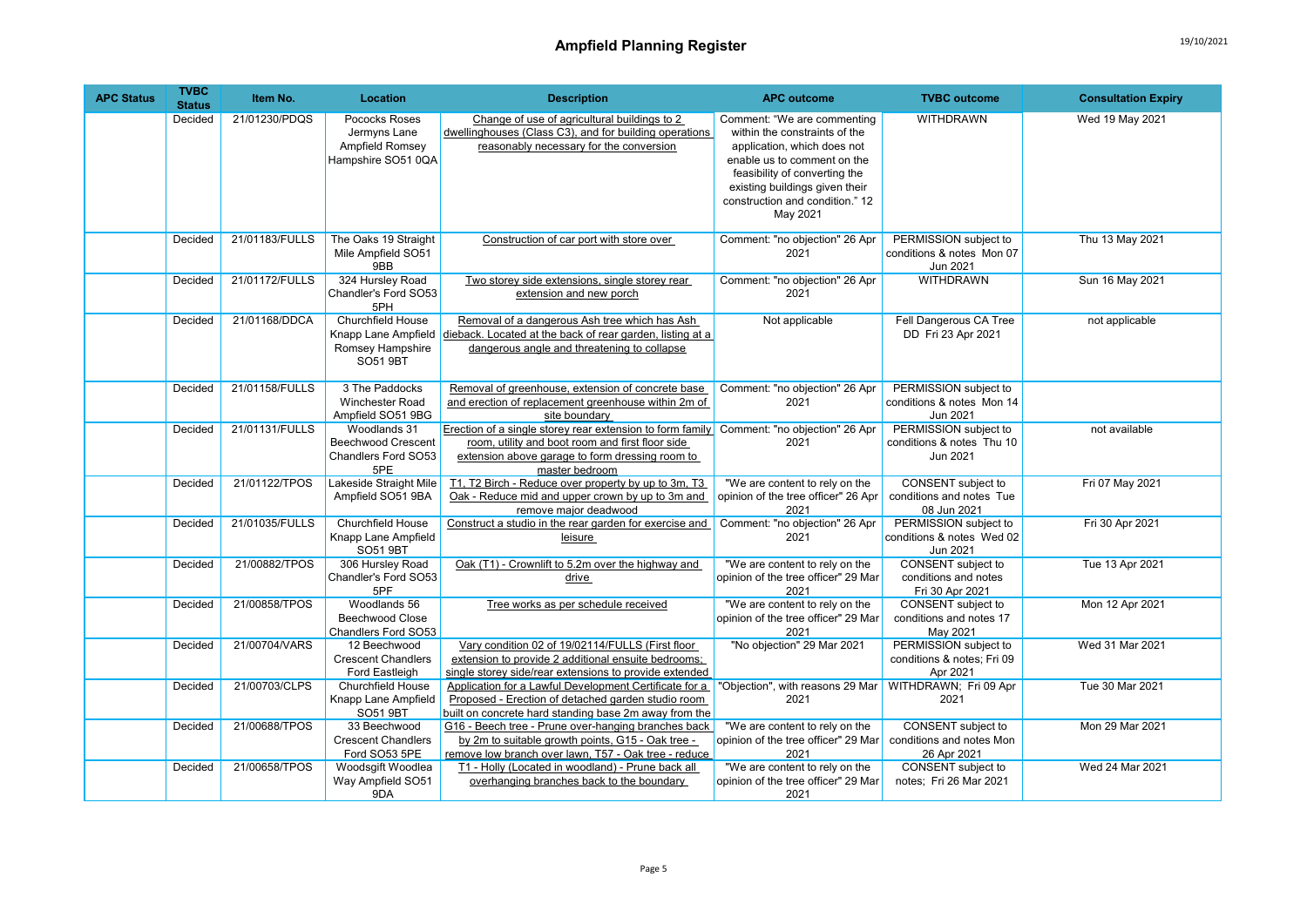| <b>Status</b><br>21/00581/TPOS<br>T1 - Pine - Reduce branches away from overhead<br>Decided<br>The Cottage Knapp<br>"We are content to rely on the<br>NO OBJECTION; Tue 06<br>Lane Ampfield<br>cables to give up to 1.5 metres clearance<br>opinion of the tree officer." 01<br>Apr 2021 | Mon 29 Mar 2021 |
|------------------------------------------------------------------------------------------------------------------------------------------------------------------------------------------------------------------------------------------------------------------------------------------|-----------------|
|                                                                                                                                                                                                                                                                                          |                 |
|                                                                                                                                                                                                                                                                                          |                 |
| Romsey Hampshire<br>Mar 2021                                                                                                                                                                                                                                                             |                 |
| 21/00367/DDTPO<br>Abbey Wood 27<br>Removal of 3 dead trees - T11 (Rowan) T12 (Birch),<br>Fell Dead TPO Woodland<br>Decided<br>n/a                                                                                                                                                        |                 |
| Straight Mile Ampfield<br>T30 (Rowan) (TPO.25.TVS.3)<br>DD Mon 08 Feb 2021                                                                                                                                                                                                               |                 |
| Romsey Hampshire                                                                                                                                                                                                                                                                         |                 |
| 21/00365/TPOS<br>Abbey Wood 27<br>T21 - Oak - Crown lift up to 4m above ground level,<br>"We are content to rely on the<br>CONSENT subject to<br>Decided                                                                                                                                 | Fri 26 Feb 2021 |
| Straight Mile Ampfield reduce canopy over the driveway by up to 1.5-2m, T17<br>opinion of the tree officer." 01<br>conditions and notes Thu                                                                                                                                              |                 |
| SO51 9BB<br>- Birch - Fell, G52 - Lawsons cypress - Fell<br>04 Mar 2021<br>Mar 2021                                                                                                                                                                                                      |                 |
| 21/00310/FULLS<br>40 Beechwood<br>Erection of timber outbuilding to be used as home<br>PERMISSION subject to<br>Decided                                                                                                                                                                  | Mon 22 Feb 2021 |
| "Comment: This is a substantial<br>Crescent. Chandlers<br>office / summer house<br>conditions & notes: Tue 30<br>Mar 2021                                                                                                                                                                |                 |
| Ford, Eastleigh,<br>building of imposing height, and<br>Knottsberry Wood<br>T1 - Willow - Fell, T2 - Oak Left - Crown lift by up to 4m<br>"We are content to rely on the<br><b>CONSENT</b> subject to<br>21/00157/TPOS<br>Decided                                                        | Mon 08 Feb 2021 |
| above ground level, T3 - Oak right - Crown lift by up to<br><b>Straight Mile Ampfield</b><br>opinion of the tree officer." 01<br>conditions and notes Tue                                                                                                                                |                 |
| 4m above ground level reduce branches by up to 2m<br>Romsey Hampshire<br>Feb 2021<br>16 Feb 2021                                                                                                                                                                                         |                 |
| 21/00150/TPOS<br>Pinelands Ridge 43<br>T46 - Corsican Pine - Fell<br>"We are content to rely on the<br>CONSENT subject to<br>Decided                                                                                                                                                     | Mon 08 Feb 2021 |
| <b>Hook Road Ampfield</b><br>opinion of the tree officer." 01<br>conditions and notes Mon                                                                                                                                                                                                |                 |
| <b>SO51 9DB</b><br>Feb 2021<br>01 Mar 2021                                                                                                                                                                                                                                               |                 |
| 22 Baddesley Road<br>T1 - Beech - Fell<br>"We are content to rely on the<br><b>CONSENT</b> subject to<br>21/00093/TPOS<br>Decided                                                                                                                                                        | Tue 02 Feb 2021 |
| <b>Chandlers Ford</b><br>opinion of the tree officer." 01<br>conditions and notes Tue                                                                                                                                                                                                    |                 |
| Eastleigh Hampshire<br>Feb 2021<br>16 Feb 2021                                                                                                                                                                                                                                           |                 |
| Decided<br>20/03276/TPOS<br>T1- Birch - Fell, T2 - Ash - Fell, T3 - Ash - Fell, T4 -<br>"We are content to rely on the<br>CONSENT subject to<br>Lakewood Straight                                                                                                                        | Wed 06 Jan 2021 |
| Mile Ampfield Romsey<br>Birch - Fell, T5 - Birch - Fell<br>opinion of the tree officer" 04 Jan<br>conditions and notes Wed                                                                                                                                                               |                 |
| Hampshire SO51 9BA<br>2020. Note: this comment was<br>10 Feb 2021                                                                                                                                                                                                                        |                 |
| 20/03272/TPOS<br>Decided<br>10 Hocombe Wood<br>T1 - Silver Birch - Crown raise to 5 metres, reduce<br>"We are content to rely on the<br>CONSENT subject to                                                                                                                               | Mon 25 Jan 2021 |
| lower branch by 3 metres, reduce height by 2 metres,<br>Road Chandlers Ford<br>opinion of the tree officer" 04 Jan<br>conditions and notes Wed                                                                                                                                           |                 |
| SO53 5PP<br>reduce remaining canopy by up to 2 metres and<br>2020<br>27 Jan 2021                                                                                                                                                                                                         |                 |
| 20/03264/DDTPO<br>Land At Ganger<br>Fell 2 x heaved trees overhanging Knottsberry Wood -<br>Fallen TPO Woodland DD<br>Comment not<br>Decided<br>n/a                                                                                                                                      |                 |
| Wood, Straight Mile,<br>1 Birch and 1 Willow 24.12.2020 (TPO.25.TVS.3 - W2)<br>Thu 24 Dec 2020<br>required                                                                                                                                                                               |                 |
| Ampfield, Hampshire<br>20/03241/CLPS<br>Application for a Lawful Development Certificate for a<br>"No Comment" 04 Jan 2021<br><b>ISSUE CERTIFICATE Tue</b><br>344 Hursley Road<br>Decided                                                                                                | Thu 14 Jan 2021 |
| Chandler's Ford SO53<br>Proposed single storey side extension to existing<br>26 Jan 2021                                                                                                                                                                                                 |                 |
| 5PL<br>dwelling                                                                                                                                                                                                                                                                          |                 |
| 181 Knapp Lane<br>T1 - Birch - Dismantle in sections to ground level, T2 -<br>20/03202/TREES<br>"We are content to rely on the<br>NO OBJECTION refer to<br>Decided                                                                                                                       | Thu 07 Jan 2021 |
| Ampfield Romsey<br>Willow - dismantle in sections to ground level, T3 -<br>opinion of the tree officer" 04 Jan<br>informatives, Mon 25 Jan                                                                                                                                               |                 |
| Hampshire SO51 9BT<br>Apple - dismantle in sections to ground level<br>2020<br>2021                                                                                                                                                                                                      |                 |
| 20/03188/FULLS<br>Erect single storey side extension to provide additional<br>"No Comment" 04 Jan 2021<br>PERMISSION subject to<br>Decided<br>Winghams Barn                                                                                                                              | Tue 19 Jan 2021 |
| Cottage Winghams<br>ground floor space<br>conditions & notes Wed 10                                                                                                                                                                                                                      |                 |
| Lane Ampfield SO51<br>Feb 2021                                                                                                                                                                                                                                                           |                 |
| Decided<br>20/03064/TPOS<br>Cafe Binghams<br>T1 - Ash - Reduce lowest lateral limbs over car park by<br>"We are content to rely on the<br>CONSENT subject to                                                                                                                             | Mon 04 Jan 2021 |
| Winchester Road<br>opinion of the tree officer" 04 Jan<br>up to 3m<br>conditions and notes Thu                                                                                                                                                                                           |                 |
| Ampfield Romsey<br>2020<br>21 Jan 2021                                                                                                                                                                                                                                                   |                 |
| 20/03063/TPOS<br>G1 - 4 x Western Red Cedar - Crown lift up to 4m<br>"We are content to rely on the<br><b>CONSENT</b> subject to<br>Decided<br>Woodsgift Woodlea<br>opinion of the tree officer" 04 Jan                                                                                  | Mon 04 Jan 2021 |
| Way Ampfield SO51<br>above ground level<br>conditions and notes Wed<br>9DA<br>2020<br>20 Jan 2021                                                                                                                                                                                        |                 |
| 20/03058/TREES<br>Cafe Binghams<br>G1 - Ash x 2 - Crown lift to 5m reduce lateral limbs to<br>"We are content to rely on the<br>NO OBJECTION Tue 19<br>Decided                                                                                                                           | Mon 04 Jan 2021 |
| give 5m clearance from property<br>Winchester Road<br>opinion of the tree officer" 04 Jan<br>Jan 2021                                                                                                                                                                                    |                 |
| Ampfield Romsey<br>2020                                                                                                                                                                                                                                                                  |                 |
| "No Comment" 04 Jan 2021<br>PERMISSION subject to<br>20/03034/FULLS<br>306 Hursley Road<br>Erect of single storey extension to front of garage.<br>Decided                                                                                                                               | Wed 20 Jan 2021 |
| convert the internal space to kitchen, add two roof<br><b>Chandlers Ford</b><br>conditions & notes Fri 29                                                                                                                                                                                |                 |
| windows for natural light and change garage door into<br>Eastleigh Hampshire<br>Jan 2021                                                                                                                                                                                                 |                 |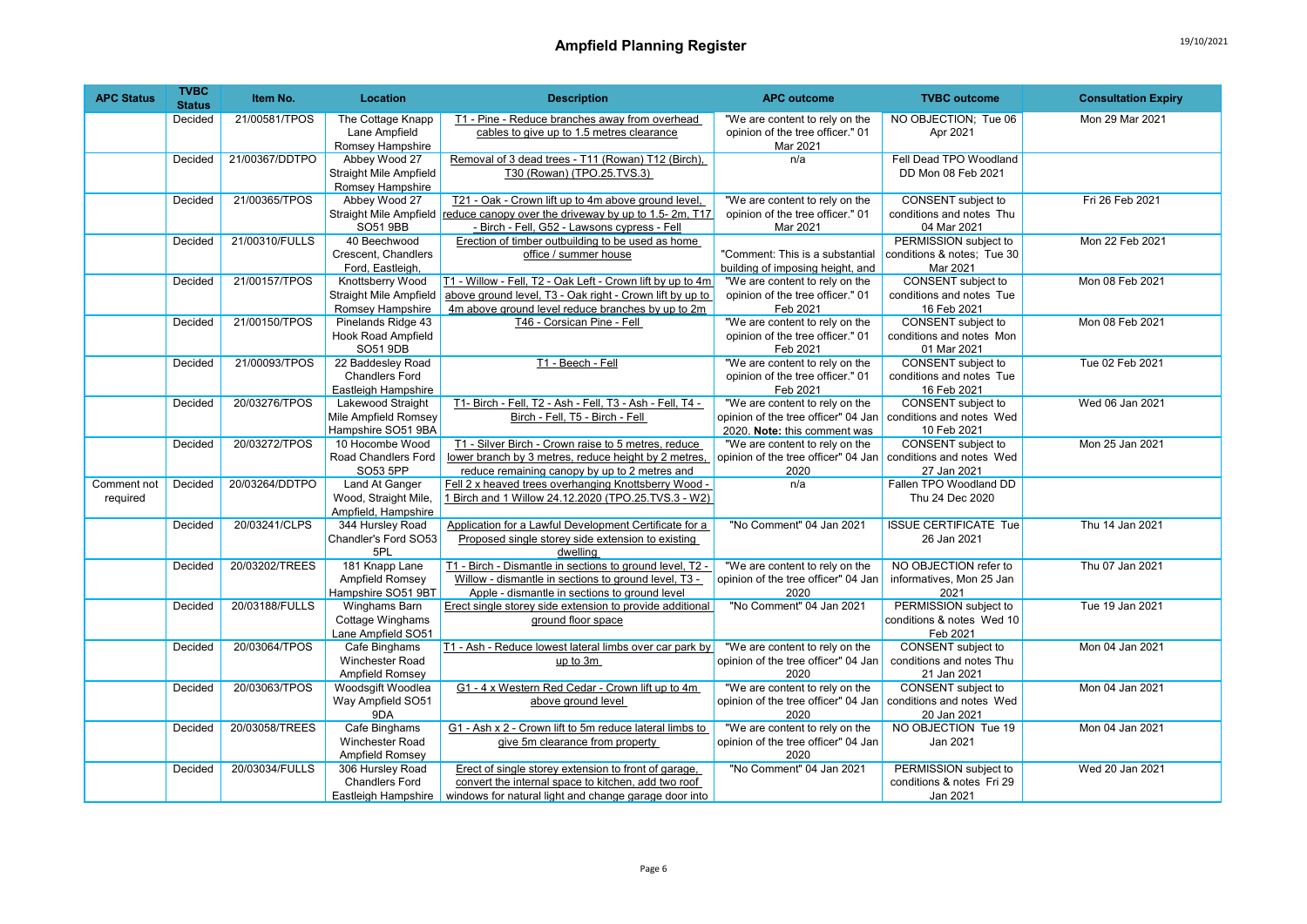| <b>APC Status</b> | <b>TVBC</b><br><b>Status</b> | Item No.       | Location                                                                                  | <b>Description</b>                                                                                                                                                  | <b>APC outcome</b>                                                                                                                                                            | <b>TVBC</b> outcome                                                  | <b>Consultation Expiry</b> |
|-------------------|------------------------------|----------------|-------------------------------------------------------------------------------------------|---------------------------------------------------------------------------------------------------------------------------------------------------------------------|-------------------------------------------------------------------------------------------------------------------------------------------------------------------------------|----------------------------------------------------------------------|----------------------------|
|                   | Decided                      | 20/02991/FULLS | 6 Beechwood<br><b>Crescent Chandlers</b><br>Ford Eastleigh                                | Replacement of fence to front/sides with 2 metre high<br>wall/railings and entrance gates (retrospective)                                                           | "No Objection" 04 Jan 2021                                                                                                                                                    | PERMISSION subject to<br>conditions & notes Thu 18<br>Feb 2021       | Thu 21 Jan 2021            |
|                   | Decided                      | 20/02976/TPOS  | Woodlands 31<br><b>Beechwood Crescent</b><br>Chandlers Ford SO53                          | T1 Oak - Reduce long low limb by 2.5m over patio and<br>remove internal epicormic growth                                                                            | "We are content to rely on the<br>opinion of the tree officer." 30<br>Nov 2020                                                                                                | CONSENT subject to<br>conditions and notes Thu<br>21 Jan 2021        | Fri 18 Dec 2020            |
|                   | Decided                      | 20/02969/FULLS | Amberwood Jermyns<br>Lane Ampfield<br>Romsey Hampshire                                    | Single storey front and rear extensions to provide<br>extended living accommodation                                                                                 | "No Objection", 30 Nov 2020                                                                                                                                                   | PERMISSION subject to<br>conditions & notes Tue 19<br>Jan 2021       | Fri 18 Dec 2020            |
|                   | Decided                      | 20/02932/FULLS | 41 Hook Road<br>Ampfield SO51 9DB                                                         | Two storey rear extension and addition of first floor to<br>existing bungalow to form re-configured living<br>accommodation with two additional bedrooms including  | "No Objection", 30 Nov 2020                                                                                                                                                   | WITHDRAWN Thu 07 Jan<br>2021                                         | Fri 01 Jan 2021            |
|                   | Decided                      | 20/02917/FULLS | Rose Cottage 178<br>Knapp Lane Ampfield<br><b>SO51 9BT</b>                                | Erection of carport adjacent to house over existing<br>driveway                                                                                                     | "No Objection", 30 Nov 2020                                                                                                                                                   | PERMISSION subject to<br>conditions & notes Mon 18<br>Jan 2021       | tbc                        |
|                   | Decided                      | 20/02916/FULLS | Former North Hill<br>Sawmill Yard Sawmill<br>Yard Baddesley Road                          | Construction of new access road and junction,<br>including repositioning of existing bus stop, associated<br>landscaping, lighting & stopping up of existing access | "No Objection", 30 Nov 2020 &<br>01 Mar 2021                                                                                                                                  | PERMISSION subject to<br>conditions & notes; Tue 30<br>Mar 2021      | Tue 23 Feb 2021            |
|                   | Decided                      | 20/02912/TPOS  | Tree Tops Jermyns<br>Lane Ampfield<br>Romsey Hampshire<br>SO51 0QA                        | T1 Beech - Fell T2 Beech - Remove up to 6 meters to<br>rebalance                                                                                                    | "We are content to rely on the<br>opinion of the tree officer." 30<br>Nov 2020                                                                                                | CONSENT subject to<br>conditions and notes Wed<br>20 Jan 2021        | Fri 11 Dec 2020            |
|                   | Decided                      | 20/02859/TPOS  | Evergreens Hook<br><b>Crescent Ampfield</b><br>SO51 9DE                                   | T1 - Oak - Reduce branches to nearest growth points<br>along side of house by up to 1.5m                                                                            | "We are content to rely on the<br>opinion of the tree officer." 30<br><b>Nov 2020</b>                                                                                         | <b>CONSENT</b> subject to<br>conditions and notes Wed<br>20 Jan 2021 | Tue 08 Dec 2020            |
|                   | Decided                      | 20/02853/FULLS | High Acre Pound<br>Lane Ampfield SO51<br>9BP                                              | Erection of new dwelling adjacent to High Acre                                                                                                                      | "Objection" 01 Mar 2021                                                                                                                                                       | WITHDRAWN; Fri 16 Apr<br>2021                                        | tbc                        |
|                   | Decided                      | 20/02789/FULLS | The Oaks 19 Straight<br>Mile Ampfield SO51<br>9BB                                         | Erection of car port                                                                                                                                                | "No objection", 16 Nov 2020                                                                                                                                                   | PERMISSION subject to<br>conditions & notes Wed 16<br>Dec 2020       | Fri 04 Dec 2020            |
|                   | Decided                      | 20/02734/CLPS  | Winghams Barn<br>Cottage Winghams<br>Lane Ampfield<br>Romsey Hampshire<br><b>SO51 9BE</b> | Certificate of proposed lawful development for a single<br>storey side extension                                                                                    | "No Comment", 16 Nov 2020                                                                                                                                                     | WITHDRAWN Wed 16<br>Dec 2020                                         | Tue 01 Dec 2020            |
|                   | Decided                      | 20/02722/FULLS | 36 Hocombe Wood<br>Road Chandlers Ford<br>SO53 5PP                                        | Two storey side extension following removal of existing<br>conservatory                                                                                             | "No Objection" 04 Jan 2021                                                                                                                                                    | WITHDRAWN Mon 08<br>Feb 2021                                         | Fri 22 Jan 2021            |
|                   | Decided                      | 20/02726/FULLS | <b>Keats Restaurant</b><br>Winchester Road<br>Ampfield Romsey<br>Hampshire SO51 9BQ       | Change of use for first floor from offices to small retail<br>area and erection of new external fire escape from first<br>floor                                     | "We trust that sufficient parking<br>will be allocated for the proposed<br>retail area." 16 Nov 2020                                                                          | PERMISSION subject to<br>conditions & notes Wed 23<br>Dec 2020       | Mon 30 Nov 2020            |
|                   | Decided                      | 20/02692/FULLS | Abbey Wood 27<br>Straight Mile Ampfield<br>SO51 9BB                                       | Erection of two storey porch/entrance hall, two storey<br>side and rear extension, single storey rear extension<br>with balcony over, and replace dormer            | "No Objection; We wish to see<br>that the trees on the site are<br>protected from damage which<br>could arise from the proposal<br>and any construction work." 30<br>Nov 2020 | PERMISSION subject to<br>conditions & notes Fri 18<br>Dec 2020       | Tue 01 Dec 2020            |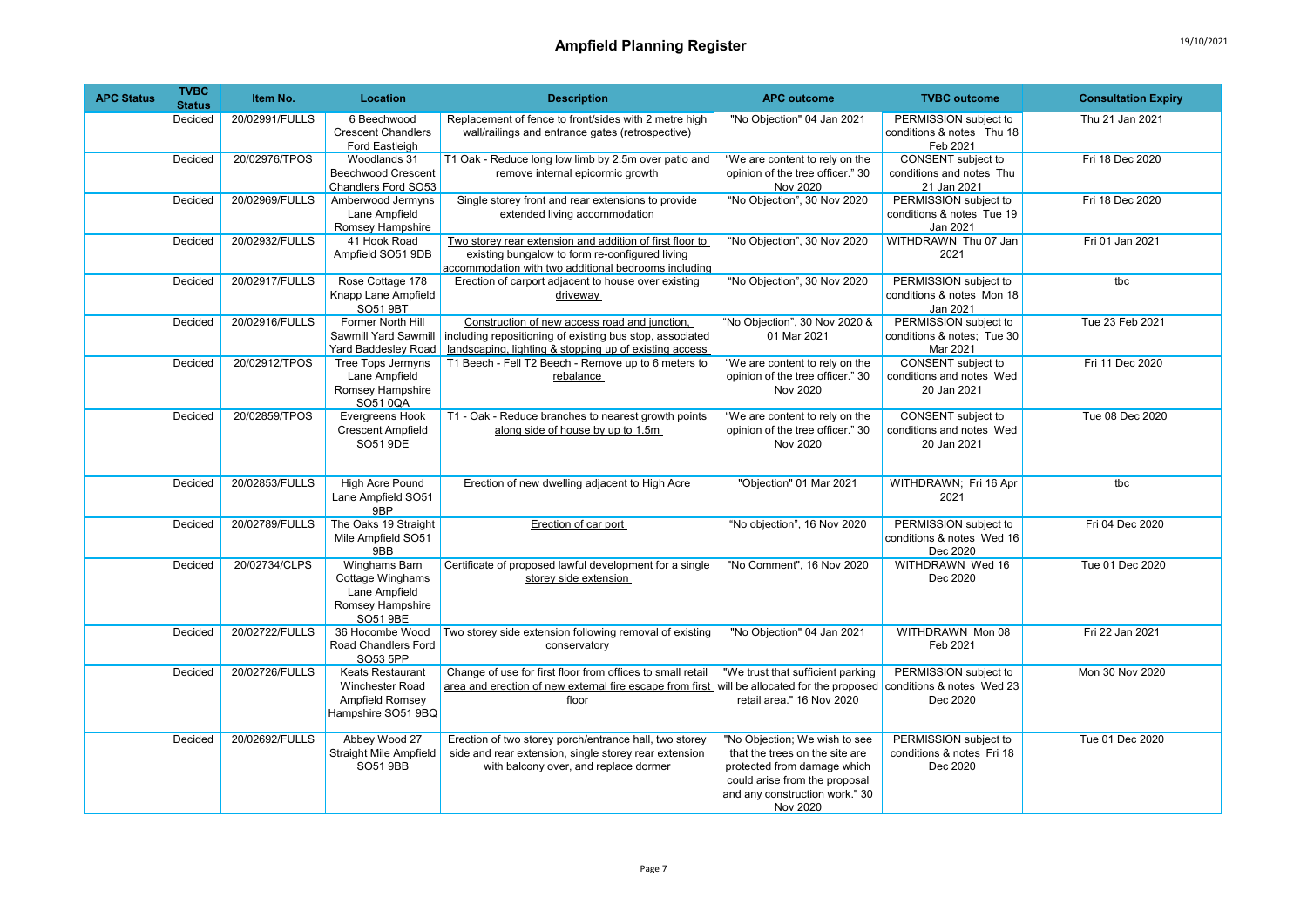| <b>APC Status</b> | <b>TVBC</b><br><b>Status</b> | Item No.       | Location                                                                                                                              | <b>Description</b>                                                                                                                                                                                                      | <b>APC outcome</b>                                                                                           | <b>TVBC</b> outcome                                                 | <b>Consultation Expiry</b>                                                                                                              |
|-------------------|------------------------------|----------------|---------------------------------------------------------------------------------------------------------------------------------------|-------------------------------------------------------------------------------------------------------------------------------------------------------------------------------------------------------------------------|--------------------------------------------------------------------------------------------------------------|---------------------------------------------------------------------|-----------------------------------------------------------------------------------------------------------------------------------------|
|                   | Decided                      | 20/02594/FULLS | 25 Flexford Close,<br>Chandlers Ford, SO53<br>5RY                                                                                     | Conversion of garage to habitable accommodation,<br>removal of garage door and insertion of window with bi-<br>fold doors to rear elevation                                                                             | "No objection", 16 Nov 2020                                                                                  | PERMISSION subject to<br>conditions & notes Mon 14<br>Dec 2020      | Standard Consultation Expiry date:13<br>November 2020                                                                                   |
|                   | Decided                      | 20/02430/TPOS  | 42 Baddesley Road<br>Chandlers Ford SO53<br>5NH                                                                                       | T30 - Norway Spruce - Fell, T31 - Douglas Fir - Fell                                                                                                                                                                    | "Comment - We are content to<br>rely on the opinion of the tree<br>officer." 19 Oct 2020                     | CONSENT subject to<br>conditions and notes Wed<br>23 Dec 2020       | Standard Consultation Expiry date<br>Tue 27 Oct 2020                                                                                    |
|                   | Decided                      | 20/02421/TPOS  | <b>Birchwood Hook</b><br><b>Crescent Ampfield</b><br>Romsey Hampshire<br>SO51 9DE                                                     | Pine tree - fell due to dead and decaying branches<br>Cypress trees x2 - remove all dead and decayed<br>branches                                                                                                        | "Comment - We are content to<br>rely on the opinion of the tree<br>officer." 19 Oct 2020                     | CONSENT subject to<br>conditions and notes Wed<br>23 Dec 2020       | <b>Standard Consultation Expiry date</b><br>Tue 27 Oct 2020                                                                             |
|                   | Decided                      | 20/02392/FULLS | Cloud End Ampfield<br>Hill Ampfield SO51<br>9BD                                                                                       | Single storey rear extension, to provide additional living<br>space, and timber frame canopy to front elevation,<br>replace roof tiles, render existing external walls above<br>plinth level, and replace hanging tiles | Comment: "No objection";<br>Meeting of 19 Oct 2020                                                           | PERMISSION subject to<br>conditions & notes Thu 14<br>Jan 2021      | Standard Consultation Expiry date<br>Tue 27 Oct 2020                                                                                    |
|                   | Decided                      | 20/02213/LBWS  | Monks Barn Knapp<br>Lane Ampfield SO51<br>9BT                                                                                         | Alterations to insert a French door, change a glazed<br>screen to bi-fold doors, change a door to a window and<br>relocate the ground floor toilet                                                                      | "No Objection", 21 Sept 2020                                                                                 | CONSENT subject to<br>conditions and notes Thu<br>03 Dec 2020       | Consultation dates not available                                                                                                        |
|                   | Decided                      | 20/02212/FULLS | Monks Barn Knapp<br>Lane Ampfield SO51<br>9BT                                                                                         | Alterations to insert a French door, change a glazed<br>screen to bi-fold doors, change a door to a window and<br>relocate the ground floor toilet                                                                      | "No Objection", 21 Sept 2020                                                                                 | PERMISSION subject to<br>conditions & notes Thu 03<br>Dec 2020      | Standard Consultation Expiry: Fri 02<br>Oct 2020                                                                                        |
|                   | Decided                      | 20/02184/FULLS | Pinewood Lodge<br>Green Lane Ampfield<br>Romsey Hampshire<br><b>SO51 9BN</b>                                                          | <b>Erection of single storey annexe</b>                                                                                                                                                                                 | Comment: "objection", Meeting<br>19 Oct 2020                                                                 | REFUSE Wed 25 Nov<br>2020                                           | Standard Consultation Expiry Fri 23<br>Oct 2020                                                                                         |
|                   | Appealed                     | 20/01631/FULLS | <b>Land At Sleepy Hollow</b><br><b>Farm Ampfield Hill</b><br><b>Ampfield Romsey</b><br>Hampshire SO51 9BD                             | Erection of office building (Use Class B1)                                                                                                                                                                              | Comment: "Objection", Meeting<br>of 10 Aug 2020. Comment on<br>appeal submitted to Planning<br>Inspectorate. | REFUSE Fri 15 Jan 2021;<br>Appealed - ref<br>APP/C1760/W/21/3276939 | <b>Standard Consultation Expiry, Thu 13</b><br><b>Aug 2020</b>                                                                          |
|                   | Decided                      | 20/00488/RESS  | Former North Hill<br>Sawmill Yard<br><b>Baddesley Road</b><br><b>Flexford North</b><br>Baddesley<br>Southampton<br>Hampshire SO52 9BH | Approval of details for appearance, landscaping, and<br>layout of pursuant of a care village pursuant to outline<br>planning permission 17/01615/OUTS                                                                   | No objection - Meeting of 16<br>March 2020                                                                   | APPROVAL subject to<br>conditions and notes Wed<br>23 Dec 2020      | Standard Consultation expiry: Tue 24<br>Mar 2020                                                                                        |
|                   | Decided                      | 20/00453/FULLS | Redburn Farm Green<br>Pond Lane Ampfield<br>SO51 9BR                                                                                  | Rebuild existing outbuilding                                                                                                                                                                                            | No objection - Meeting of 16<br>March 2020                                                                   | 2021                                                                | WITHDRAWN Thu 05 Aug   Standard Consultation expiry: Wed 18<br>Mar 2020                                                                 |
|                   | Decided                      | 19/01821/FULLS | Redburn Farm Green<br>Pond Lane                                                                                                       | Retrospective application for the demolition of the<br>timber and brick barn and the erection of a new<br>dwelling                                                                                                      | Considered 19 Aug, 23 Sept and<br>11 Nov. Objection. See detailed<br>response to TVBC                        | PERMISSION subject to<br>conditions & notes Thu 24<br>Jun 2021      | Consultation Expiry: 15 Nov 2019<br>(revised date). To be considered by<br><b>TVBC Southern Area Planning</b><br>Committee 15 Sept 2020 |
|                   | Decided                      | 19/01795/FULLS | Land Adjacent Lower<br>Farm Stables Lower<br>Farm Lane                                                                                | Erection of 1 three bedroom dwelling, with access,<br>parking and package treatment plant                                                                                                                               | Considered 19th August 2019.<br>Objection                                                                    | PERMISSION subject to<br>conditions & notes Wed 21<br>Apr 2021      | Due 30 August 2019                                                                                                                      |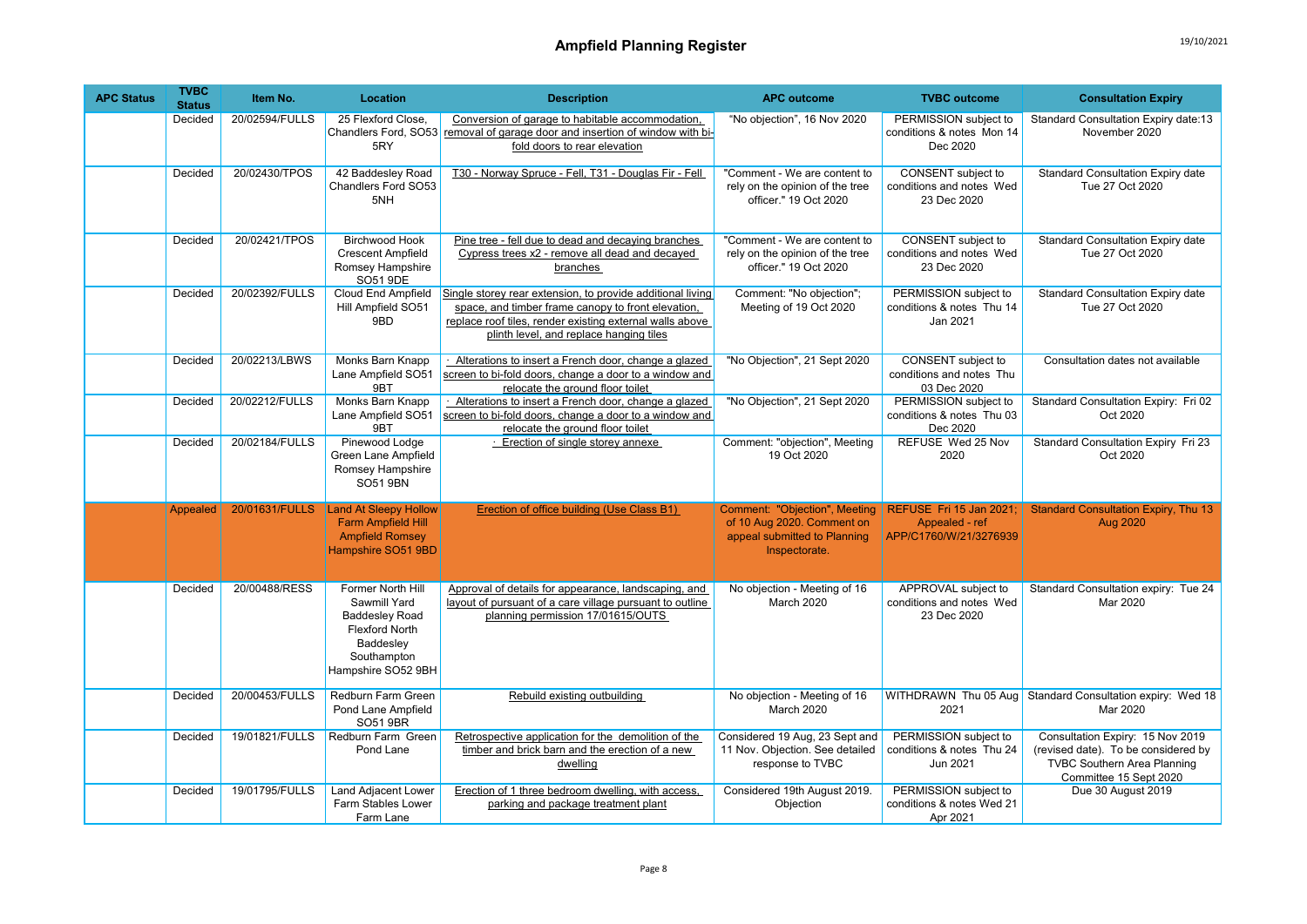## Ampfield Planning Register **19/10/2021**

| <b>APC Status</b> | <b>TVBC</b><br><b>Status</b> | Item No.       | Location                                                                                                   | <b>Description</b>                                                                                                                                                                     | <b>APC outcome</b>                                                                       | <b>TVBC</b> outcome                                                  | <b>Consultation Expiry</b>                                                                                   |
|-------------------|------------------------------|----------------|------------------------------------------------------------------------------------------------------------|----------------------------------------------------------------------------------------------------------------------------------------------------------------------------------------|------------------------------------------------------------------------------------------|----------------------------------------------------------------------|--------------------------------------------------------------------------------------------------------------|
|                   | Decided                      | 20/02894/DDCA  | Victoria Barn<br>Winchester Road<br>Ampfield Romsey<br>Hampshire SO51 9BQ                                  | Fell 1 x dangerous Ash Tree suffering from Ash<br>Dieback shown on plan dated 19.11.2020                                                                                               | dangerous tree decided urgently<br>by TVBC: no comment<br>requested                      | Fallen Tree TPO DD Fri<br>20 Nov 2020                                | Tue 24 Nov 2020                                                                                              |
|                   | Decided                      | 20/02624/DDTPO | 24 Baddesley Road<br><b>Chandlers Ford</b><br>Eastleigh Hampshire<br><b>SO53 5NG</b>                       | Fell 3 x dangerous Pine trees in rear garden of<br>property (TPO.TVBC.695 - T14, T15, T16)                                                                                             | dangerous tree decided urgently<br>by TVBC: no comment<br>requested                      | 27 Oct 2020                                                          | Fallen Tree TPO DD Tue Standard Consultation Expiry date: Fri<br>30 Oct 2020                                 |
|                   | Decided                      | 20/02610/DDTPO | Woodland To The<br>Rear Of Oakwood<br>House 24 Straight<br>Mile Ampfield Romsey<br>Hampshire SO51 9BB      | Remove 1 x fallen Beech tree resting on rear fence -<br>shown in photo dated 27.10.2020 (TPO.25.TVS.3 -<br>W3)                                                                         | by TVBC: no comment<br>requested                                                         | 28 Oct 2020                                                          | dangerous tree decided urgently Fallen Tree TPO DD Wed Standard Consultation Expiry date: Sun<br>01 Nov 2020 |
|                   | Decided                      | 20/02552/TPOS  | Brook House 9<br><b>Beechwood Close</b><br><b>Chandlers Ford</b><br>Eastleigh Hampshire<br>SO53 5PB        | T1 Oak - Trim epicormic growth                                                                                                                                                         | "Comment - We are content to<br>rely on the opinion of the tree<br>officer." 19 Oct 2020 | CONSENT subject to notes<br>Fri 13 Nov 2020                          | <b>Standard Consultation Expiry date</b>                                                                     |
|                   | Decided                      | 20/02542/TPOS  | Abbey Wood 27<br><b>Straight Mile Ampfield</b><br>Romsey Hampshire<br>SO51 9BB                             | T1- Beech - Fell. T2 - Beech - Fell                                                                                                                                                    | "Comment - We are content to<br>rely on the opinion of the tree<br>officer." 19 Oct 2020 | CONSENT subject to<br>conditions and notes Thu<br>12 Nov 2020        | <b>Standard Consultation Expiry date</b>                                                                     |
|                   | Decided                      | 20/02538/TPOS  | 24 Beechwood<br><b>Crescent Chandlers</b><br>Ford Eastleigh<br>Hampshire SO53 5PA                          | T1 - Oak - Crown lift to 5 metres                                                                                                                                                      | "Comment - We are content to<br>rely on the opinion of the tree<br>officer." 19 Oct 2020 | CONSENT subject to<br>conditions and notes Thu<br>12 Nov 2020        | <b>Standard Consultation Expiry date</b>                                                                     |
|                   | Decided                      | 20/02481/TPOS  | 12 Hocombe Wood<br>Road Chandlers Ford<br>SO53 5PP                                                         | T1 - Birch - Fell, T5 - Birch - Fell                                                                                                                                                   | "Comment - We are content to<br>rely on the opinion of the tree<br>officer." 19 Oct 2020 | <b>CONSENT</b> subject to<br>conditions and notes Tue<br>10 Nov 2020 | <b>Standard Consultation Expiry date</b>                                                                     |
|                   | Decided                      | 20/02476/AGNS  | Land At Ganger Wood<br>Straight Mile Ampfield<br>Hampshire                                                 | Timber and machinery storage building                                                                                                                                                  | Comment submitted, Meeting of<br>19 Oct 2020                                             | REFUSE Mon 09 Nov<br>2020                                            | Standard Consultation Expiry date tbc                                                                        |
|                   | Decided                      | 20/02450/TPOS  | 19 Hocombe Wood<br>Road Chandlers Ford<br>SO53 5PN                                                         | T1 - twin stem Silver Birch - Remove to ground level<br>and replant with one Silver Birch tree - Heavily<br>weighted towards house and road, fears of failure in<br>the winter months. | "Comment - We are content to<br>rely on the opinion of the tree<br>officer." 19 Oct 2020 | <b>CONSENT</b> subject to<br>conditions and notes Tue<br>10 Nov 2020 | <b>Standard Consultation Expiry date</b><br>Wed 28 Oct 2020                                                  |
|                   | Decided                      | 20/02380/TPOS  | 60 King Edward<br>Mobile Home Park<br><b>Baddesley Road</b><br><b>Flexford North</b><br>Baddesley SO52 9JU | T1 Ash - Has Ash -dieback disease - fell T2 Ash - Has<br>Ash dieback disease - fell                                                                                                    | "Comment - We are content to<br>rely on the opinion of the tree<br>officer." 19 Oct 2020 | CONSENT subject to<br>conditions and notes Tue<br>10 Nov 2020        | Standard Consultation Expiry date Fri<br>23 Oct 2020                                                         |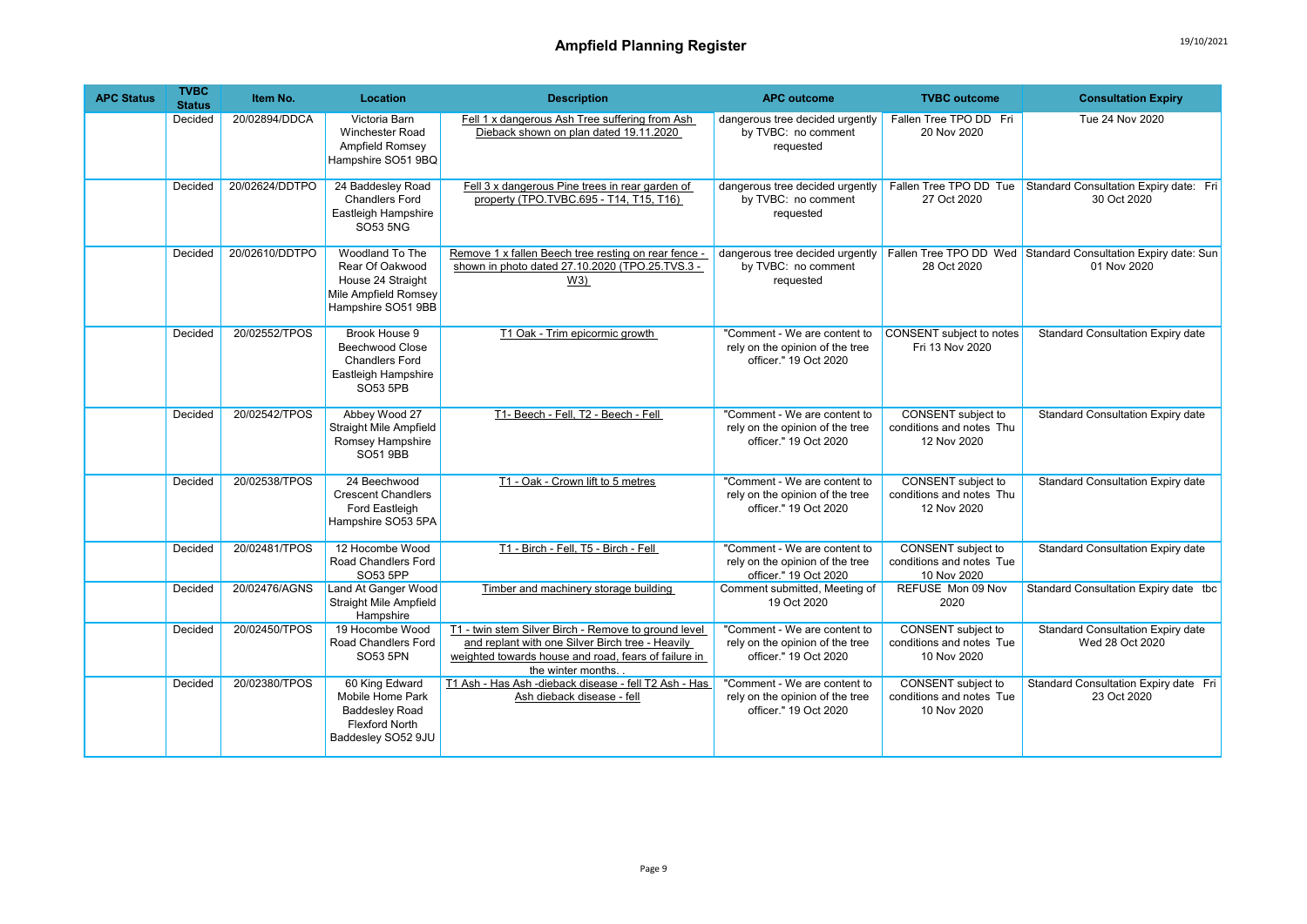| <b>APC Status</b> | <b>TVBC</b><br><b>Status</b> | Item No.       | Location                                                                                                                 | <b>Description</b>                                                                                                                                                                                                                                                                                                                                                                                                                                                                            | <b>APC outcome</b>                                                                        | <b>TVBC</b> outcome                                             | <b>Consultation Expiry</b>                                  |
|-------------------|------------------------------|----------------|--------------------------------------------------------------------------------------------------------------------------|-----------------------------------------------------------------------------------------------------------------------------------------------------------------------------------------------------------------------------------------------------------------------------------------------------------------------------------------------------------------------------------------------------------------------------------------------------------------------------------------------|-------------------------------------------------------------------------------------------|-----------------------------------------------------------------|-------------------------------------------------------------|
|                   | Decided                      | 20/02373/TPOS  | <b>St James Park</b><br><b>Baddesley Road</b><br><b>Flexford North</b><br>Baddesley<br>Southampton<br>Hampshire SO52 9BJ | Tree works as per submitted schedule                                                                                                                                                                                                                                                                                                                                                                                                                                                          | "Comment - We are content to<br>rely on the opinion of the tree<br>officer." 19 Oct 2020  | CONSENT subject to<br>conditions and notes Mon<br>09 Nov 2020   | Standard Consultation Expiry date<br>Thu 22 Oct 2020        |
|                   | Decided                      | 20/02312/VARS  | Kingfisher House<br>Knapp Lane Ampfield<br><b>SO51 9BT</b>                                                               | Vary condition 2 of 20/00093/FULLS &<br>20/00094/LBWS (Erection of single-storey rear<br>extension to provide extended living accommodation;<br>change roof type of existing single-storey rear<br>extension to match proposed extension and provision<br>of vaulted roof over proposed Kitchen/Dining Room<br>(Amended scheme)) to allow replacement of approved<br>elevations and floor plans, BS01 SK04 (revision N)<br>with amended elevations and floor plans, BS01 SK04<br>(revision R) | Comment: "no objection",<br>Meeting 19 Oct 2020                                           | PERMISSION subject to<br>conditions & notes Mon 16<br>Nov 2020  | Standard Consultation Expiry date Tue<br>20 Oct 2020        |
|                   | Decided                      | 20/02270/TPOS  | 24 Baddesley Road<br>Chandlers Ford SO53<br>5NG                                                                          | (T2) Beech - Crown lift up to 4m, Crown reduce over<br>the garden of No 24 by up to 1.15m; (T16) Pine -<br>Remove one low split limb and small limb below; T15 &<br>T14 - Pine dead wood only; (G2) Oak - Fell                                                                                                                                                                                                                                                                                | "Comment - We are content to<br>rely on the opinion of the tree<br>officer." 12 Oct 2020  | CONSENT subject to<br>conditions and notes Mon<br>19 Oct 2020   | Standard Consultation Expiry date Tue<br>13 Oct 2020        |
|                   | Decided                      | 20/02260/CLPS  | Knottsberry Wood<br>Straight Mile Ampfield<br>Romsey Hampshire<br><b>SO51 9BA</b>                                        | Certificate of lawful proposed development - Garage<br>conversion                                                                                                                                                                                                                                                                                                                                                                                                                             | "No objection", 12 October 2020                                                           | <b>ISSUE CERTIFICATE:</b><br>Thu 05 Nov 2020                    | Standard Consultation Expiry date Thu<br>15 Oct 2020        |
|                   | Decided                      | 20/02233/DDTPO | 48 Baddesley Road<br><b>Chandlers Ford</b><br>Eastleigh Hampshire<br><b>SO53 5NH</b>                                     | Fell 2 x dangerous Ash suffering from Ash Dieback<br>(TPO.TVBC.696 - T45 and T47)                                                                                                                                                                                                                                                                                                                                                                                                             | dangerous tree decided urgently<br>by TVBC: no comment<br>requested                       | Fell Dangerous TPO Tree<br>DD, Fri 18 Sep 2020                  | Consultation dates not available                            |
|                   | Decided                      | 20/02205/TPOS  | Redwood Hook<br><b>Crescent Ampfield</b><br>Romsey Hampshire<br>SO51 9DE                                                 | · Fell 1 x Eucalyptus                                                                                                                                                                                                                                                                                                                                                                                                                                                                         | "Comment - We are content to<br>rely on the opinion of the tree<br>officer." 21 Sept 2020 | CONSENT subject to<br>conditions and notes Mon<br>19 Oct 2020   | Consultation dates not available                            |
|                   | Decided                      | 20/02194/TREES | <b>Birch House Knapp</b><br>Lane Ampfield SO51<br>9BT                                                                    | · T1 Silver Birch- Fell, T2 Maple- Reduce back to old<br>reduction points rolling consent to repeat in 5-10 years,<br>T3 Oak- Crown raise to 2.5m, removing secondary and<br>tertiary branches only                                                                                                                                                                                                                                                                                           | "Comment - We are content to<br>rely on the opinion of the tree<br>officer." 21 Sept 2020 | NO OBJECTION refer to<br>informatives Fri 16 Oct<br>2020        | Consultation dates not available                            |
|                   | Decided                      | 20/02172/FULLS | Lower Farm, Stables<br>Lower Farm Lane<br>Ampfield SO51 9DP                                                              | Erection of hay barn (Amended design)                                                                                                                                                                                                                                                                                                                                                                                                                                                         | "Comment" (re. height compared<br>to previous application) 21 Sept<br>2020                | PERMISSION subject to<br>conditions & notes; Tue 27<br>Oct 2020 | Consultation dates not available                            |
|                   | Decided                      | 20/02159/CLPS  | <b>Cambalt Potters</b><br>Heron Lane Ampfield<br><b>SO51 9BW</b>                                                         | Application for a lawful development certificate for a<br>proposed use of land for stationing a mobile home<br>granny annexe for use ancillary to the main dwelling                                                                                                                                                                                                                                                                                                                           | "Comment" (re. the Planning<br>Statement) 21 Sept 2020                                    | <b>ISSUE CERTIFICATE Wed</b><br>28 Oct 2020                     | Standard Consultation Expiry: Fri 02<br>Oct 2020            |
|                   | Decided                      | 20/02148/TPOS  | 10 Hook Water Road<br>Chandlers Ford SO53<br>5PR                                                                         | Oak Tree (T1) - Reduce branches by up to 5 metres<br>crown lift overhanging road and neighbours drive                                                                                                                                                                                                                                                                                                                                                                                         | "Comment - We are content to<br>rely on the opinion of the tree<br>officer." 21 Sept 2020 | CONSENT subject to<br>conditions and notes, Fri<br>02 Oct 2020  | <b>Standard Consultation Expiry Date</b><br>Wed 30 Sep 2020 |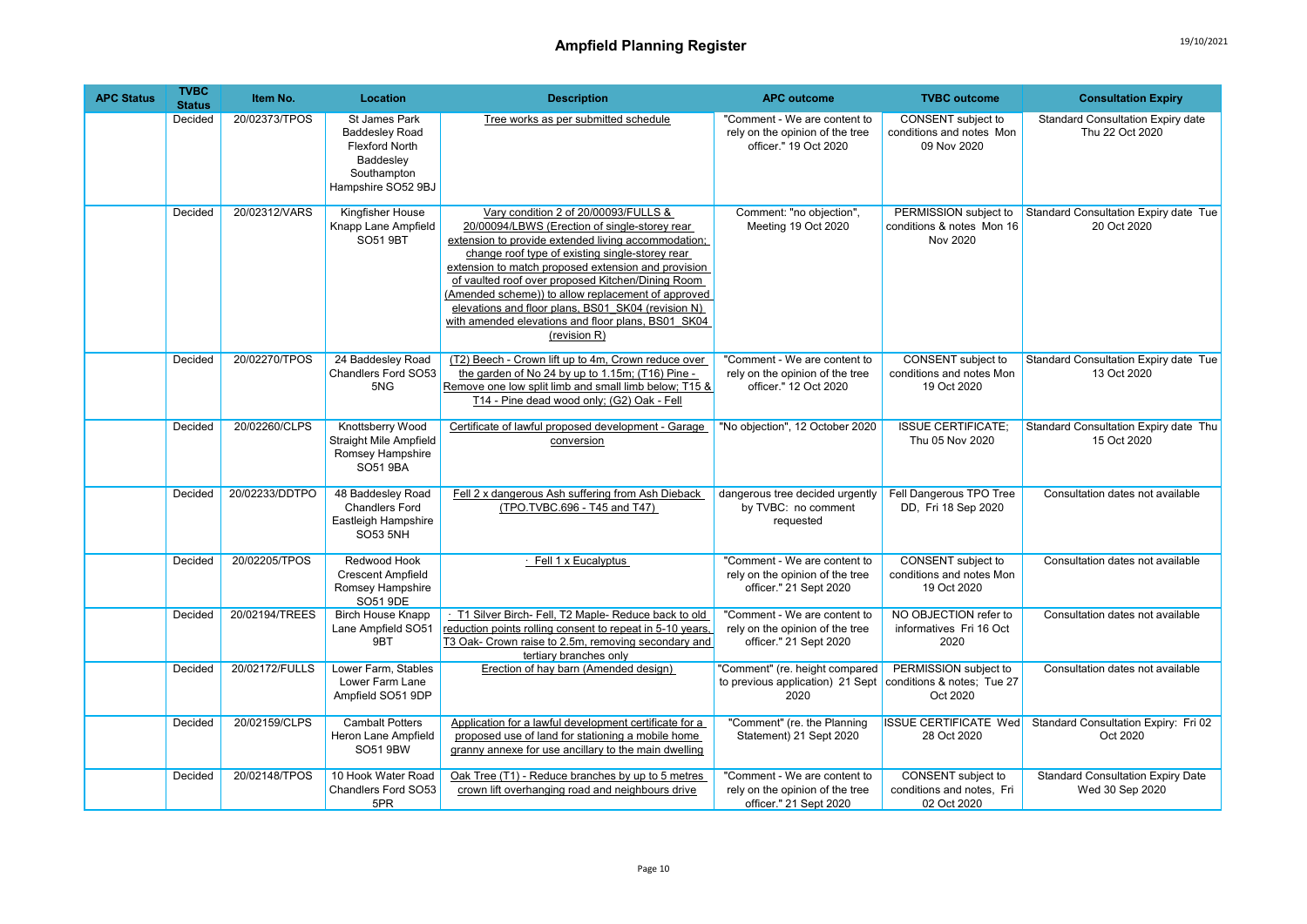| <b>APC Status</b> | <b>TVBC</b><br><b>Status</b> | Item No.       | Location                                                                                                                              | <b>Description</b>                                                                                                                                                                                       | <b>APC outcome</b>                                                                                                                                                                                                                  | <b>TVBC</b> outcome                                             | <b>Consultation Expiry</b>                                                                                         |
|-------------------|------------------------------|----------------|---------------------------------------------------------------------------------------------------------------------------------------|----------------------------------------------------------------------------------------------------------------------------------------------------------------------------------------------------------|-------------------------------------------------------------------------------------------------------------------------------------------------------------------------------------------------------------------------------------|-----------------------------------------------------------------|--------------------------------------------------------------------------------------------------------------------|
|                   | Decided                      | 20/02116/CLAS  | <b>Churchfield House</b><br>Knapp Lane Ampfield<br>Romsey Hampshire<br><b>SO51 9BT</b>                                                | Confirmation of compliance with S106 financial<br>contributions - Agreement dated 31 July 2013 -<br>13/01289/FULLS                                                                                       | n/a                                                                                                                                                                                                                                 | RESPONSE ISSUED, Thu<br>24 Sep 2020                             | Consultation dates not available                                                                                   |
|                   | Decided                      | 20/02080/ADVS  | Former North Hill<br>Sawmill Yard<br><b>Baddesley Road</b><br><b>Flexford North</b><br>Baddeslev<br>Southampton<br>Hampshire SO52 9BH | Display of hoarding advertisement during construction<br>period                                                                                                                                          | "No Objection", 21 Sept 2020                                                                                                                                                                                                        | CONSENT subject to<br>conditions and notes Mon<br>19 Oct 2020   | Consultation dates not available                                                                                   |
|                   | Decided                      | 20/02072/TPOS  | Evergreens, Hook<br>Crescent, Ampfield,<br><b>AMPFIELD</b>                                                                            | T1 - Oak - Remove x2 lower branches as shown on<br>diagram                                                                                                                                               | Comment: "We are content to<br>rely on the opinion of the tree<br>officer" decided at Meeting 07<br>Sept 2020                                                                                                                       | CONSENT subject to<br>conditions and notes Mon<br>19 Oct 2020   | Standard Consutlation Expiry, Thu 24<br>Sep 2020                                                                   |
|                   | Decided                      | 20/02070/DDCA  | Chapel Wood<br>Ampfield Romsey                                                                                                        | T1 - remove dangerous branch, T2 - Fell and T3 -<br>remove dangerous branch                                                                                                                              | Not applicable                                                                                                                                                                                                                      | Fell Dangerous CA Tree<br>DD, Wed 02 Sep 2020                   | Work to dangerous tree, decided<br>urgently by TVBC                                                                |
|                   | Decided                      | 20/02046/FULLS | <b>Woodcote Pound</b><br>Lane Ampfield<br>Romsey Hampshire<br>SO51 9BP                                                                | Extensions and adaptations to re-configure and extend<br>the existing ground floor/living accommodation and<br>provide additional bedrooms                                                               | "Objection", 21 Sept 2020                                                                                                                                                                                                           | REFUSE Fri 13 Nov 2020                                          | Lodged after publication of agenda for<br>Meeting of 07 Sept 2020. Standard<br>Consultation Expiry Thu 24 Sep 2020 |
|                   | Decided                      | 20/02011/TPOS  | Heatherbank 1<br><b>Beechwood Close</b><br><b>Chandlers Ford</b><br>Eastleigh Hampshire<br>SO53 5PB                                   | T59 - Gledisia - Remove low hanging branch                                                                                                                                                               | Comment: "No Objection"<br>decided at Meeting 07 Sept 2020                                                                                                                                                                          | CONSENT subject to<br>conditions and notes, Fri<br>02 Oct 2020  | Standard Consultation Expiry, Mon 14<br>Sept 2020                                                                  |
|                   | Decided                      | 20/01995/FULLS | 35 Straight Mile<br>Ampfield Romsey                                                                                                   | Two storey rear extension to provide lounge with<br>bedroom and ensuite above, first floor extensions and<br>Hampshire SO51 9BB   moving of dormer windows to enable reconfiguration of<br>accommodation | Comment: "No Objection"<br>decided at Meeting 07 Sept 2020                                                                                                                                                                          | PERMISSION subject to<br>conditions & notes, Mon 05<br>Oct 2020 | Standard Consultation Expiry, Mon 14<br>Sep 2020                                                                   |
|                   | Decided                      | 20/01976/FULLS | Sleepy Hollow Farm<br>Ampfield Hill Ampfield<br>Hampshire SO51 9BE                                                                    | The erection of a livestock building incorporating a<br>shed for calving equipment, medicine and feed                                                                                                    | Comment: "No Objection"<br>decided at Meeting 07 Sept 2020                                                                                                                                                                          | PERMISSION subject to<br>conditions & notes Mon 19<br>Oct 2020  | Standard Consultation Expiry, Wed 16<br>Sep 2020                                                                   |
|                   | Decided                      | 20/01811/TREES | Linden Cottage,<br>Green Pond Lane,<br>Ampfield                                                                                       | T1 - Linden Tree - Reduce canopy by up to 35%                                                                                                                                                            | Comment: "We are content to<br>rely on the opinion of the tree<br>officer" decided at Meeting 07<br>Sept 2020                                                                                                                       | NO OBJECTION refer to<br>informatives Mon 19 Oct<br>2020        | Lodged after publication of agenda for<br>Meeting of 07 Sept 2020. Standard<br>Consultation expiry: 24 Sept 2020   |
|                   | Decided                      | 20/00794/TPOS  | 31A Beechwood<br><b>Crescent Chandlers</b><br>Ford SO53 5PE                                                                           | T1 Norway Spruce - Remove tree to reduce shading &<br>needle drop                                                                                                                                        | "We are content to rely on the<br>opinion of the tree officer."<br>Due to restrictions of the COVID-<br>19 lockdown, this comment was<br>decided by a majority of<br>Members of the Council in an<br>online discussion. 21 Apr 2020 | <b>Consent/Permission Not</b><br>Required Fri 16 Oct 2020       | Standard Consultation expiry: Thu 30<br>Apr 2020                                                                   |